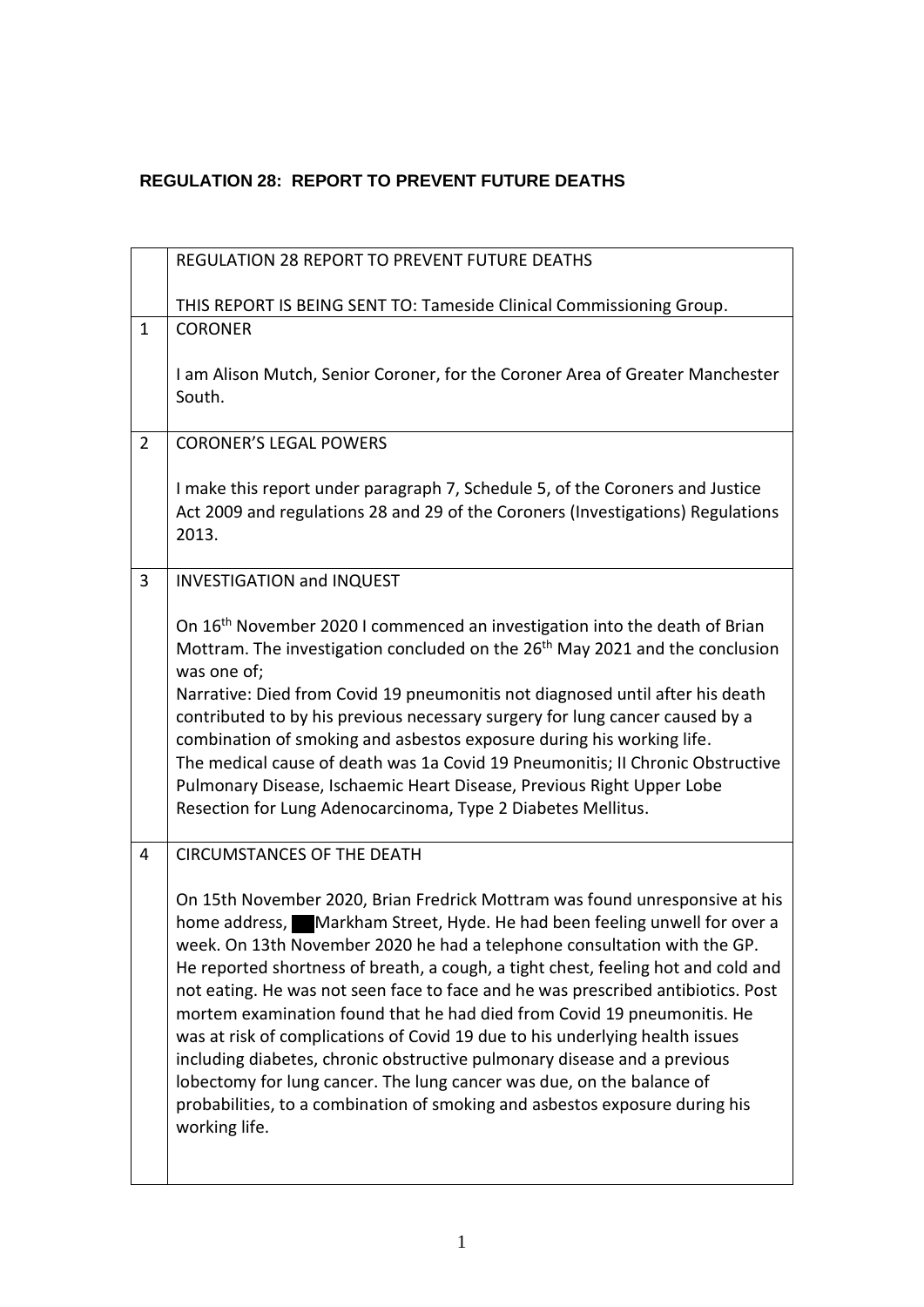| 5 | <b>CORONER'S CONCERNS</b>                                                                                                                                                                                                                                                                                                                                                                                                                                                                                                                   |
|---|---------------------------------------------------------------------------------------------------------------------------------------------------------------------------------------------------------------------------------------------------------------------------------------------------------------------------------------------------------------------------------------------------------------------------------------------------------------------------------------------------------------------------------------------|
|   | During the course of the inquest the evidence revealed matters giving rise to<br>concern. In my opinion there is a risk that future deaths will occur unless action<br>is taken. In the circumstances it is my statutory duty to report to you.                                                                                                                                                                                                                                                                                             |
|   | The MATTERS OF CONCERN are as follows. -                                                                                                                                                                                                                                                                                                                                                                                                                                                                                                    |
|   | 1. The inquest heard that the GP surgery in common with surgeries across<br>Tameside had a policy of predominantly using telephone appointments<br>rather than face to face or video appointments. It was accepted at the<br>inquest that Brian Mottram's symptoms were consistent with Covid 19<br>but not there was no evidence before the Court that they were<br>considered as such by the GP. A face to face appointment and testing in<br>such a scenario may well have led to identification of Covid 19 and<br>different treatment. |
|   | 2. It was unclear during the inquest how GPs in Tameside were identifying<br>high risk potential Covid 19 cases or the tools that they had to assist with<br>identifying when to bring in for additional assessment patients who<br>were particularly vulnerable to the effect of Covid 19 to check, for<br>example oxygen levels consistent with silent hypoxia.                                                                                                                                                                           |
| 6 | <b>ACTION SHOULD BE TAKEN</b>                                                                                                                                                                                                                                                                                                                                                                                                                                                                                                               |
|   | In my opinion action should be taken to prevent future deaths and I believe you<br>have the power to take such action.                                                                                                                                                                                                                                                                                                                                                                                                                      |
| 7 | YOUR RESPONSE                                                                                                                                                                                                                                                                                                                                                                                                                                                                                                                               |
|   | You are under a duty to respond to this report within 56 days of the date of this<br>report, namely by 6 <sup>th</sup> August 2021. I, the coroner, may extend the period.                                                                                                                                                                                                                                                                                                                                                                  |
|   | Your response must contain details of action taken or proposed to be taken,<br>setting out the timetable for action. Otherwise you must explain why no action<br>is proposed.                                                                                                                                                                                                                                                                                                                                                               |
| 8 | <b>COPIES and PUBLICATION</b>                                                                                                                                                                                                                                                                                                                                                                                                                                                                                                               |
|   | I have sent a copy of my report to the Chief Coroner and to the following<br>Interested Persons namely the family of the deceased, who may find it useful or<br>of interest.                                                                                                                                                                                                                                                                                                                                                                |
|   | I am also under a duty to send the Chief Coroner a copy of your response.                                                                                                                                                                                                                                                                                                                                                                                                                                                                   |
|   | The Chief Coroner may publish either or both in a complete or redacted or<br>summary form. He may send a copy of this report to any person who he<br>believes may find it useful or of interest. You may make representations to me,                                                                                                                                                                                                                                                                                                        |